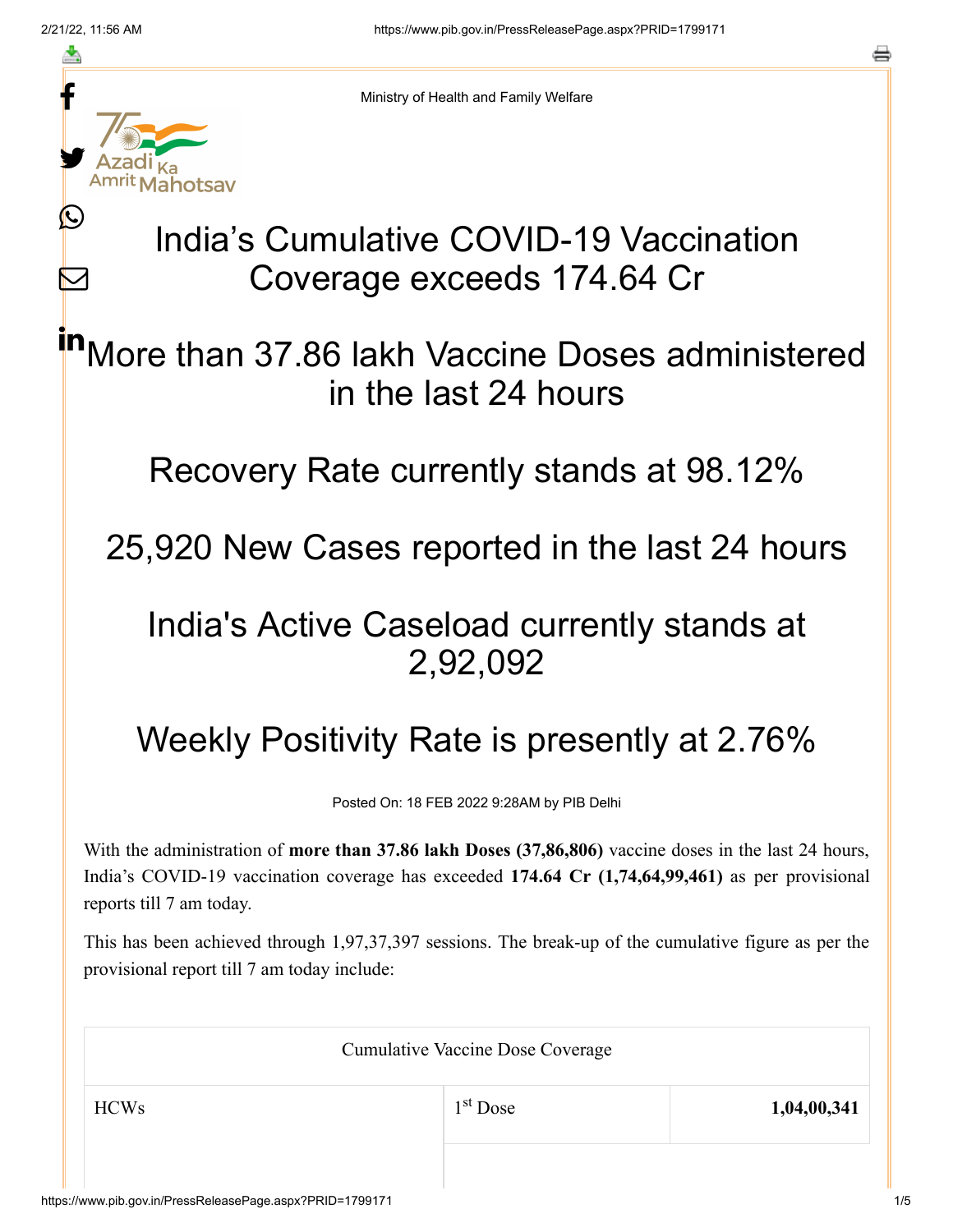| f                 |                        | $2nd$ Dose             | 99,46,900       |
|-------------------|------------------------|------------------------|-----------------|
| $\mathbf{\Omega}$ |                        | <b>Precaution Dose</b> | 39,98,881       |
|                   | <b>FLWs</b>            | 1 <sup>st</sup> Dose   | 1,84,07,164     |
|                   |                        | $2nd$ Dose             | 1,74,05,471     |
|                   |                        | <b>Precaution Dose</b> | 57,35,346       |
| in                | Age Group 15-18 years  | $1st$ Dose             | 5,31,94,507     |
|                   |                        | $2nd$ Dose             | 1,96,41,290     |
|                   | Age Group 18-44 years  | 1 <sup>st</sup> Dose   | 54,97,32,163    |
|                   |                        | $2nd$ Dose             | 43, 28, 23, 337 |
|                   | Age Group 45-59 years  | 1 <sup>st</sup> Dose   | 20,19,34,366    |
|                   |                        | $2nd$ Dose             | 17,76,97,218    |
|                   | Over 60 years          | $1st$ Dose             | 12,61,20,267    |
|                   |                        | $2nd$ Dose             | 11,07,06,285    |
|                   |                        | <b>Precaution Dose</b> | 87,55,925       |
|                   | <b>Precaution Dose</b> |                        | 1,84,90,152     |
|                   | Total                  |                        | 1,74,64,99,461  |

**66,254** patients have recovered in the last 24 hours and the cumulative tally of recovered patients (since the beginning of the pandemic) is now at **4,19,77,238.**

Consequently, India's recovery rate stands at **98.12%.**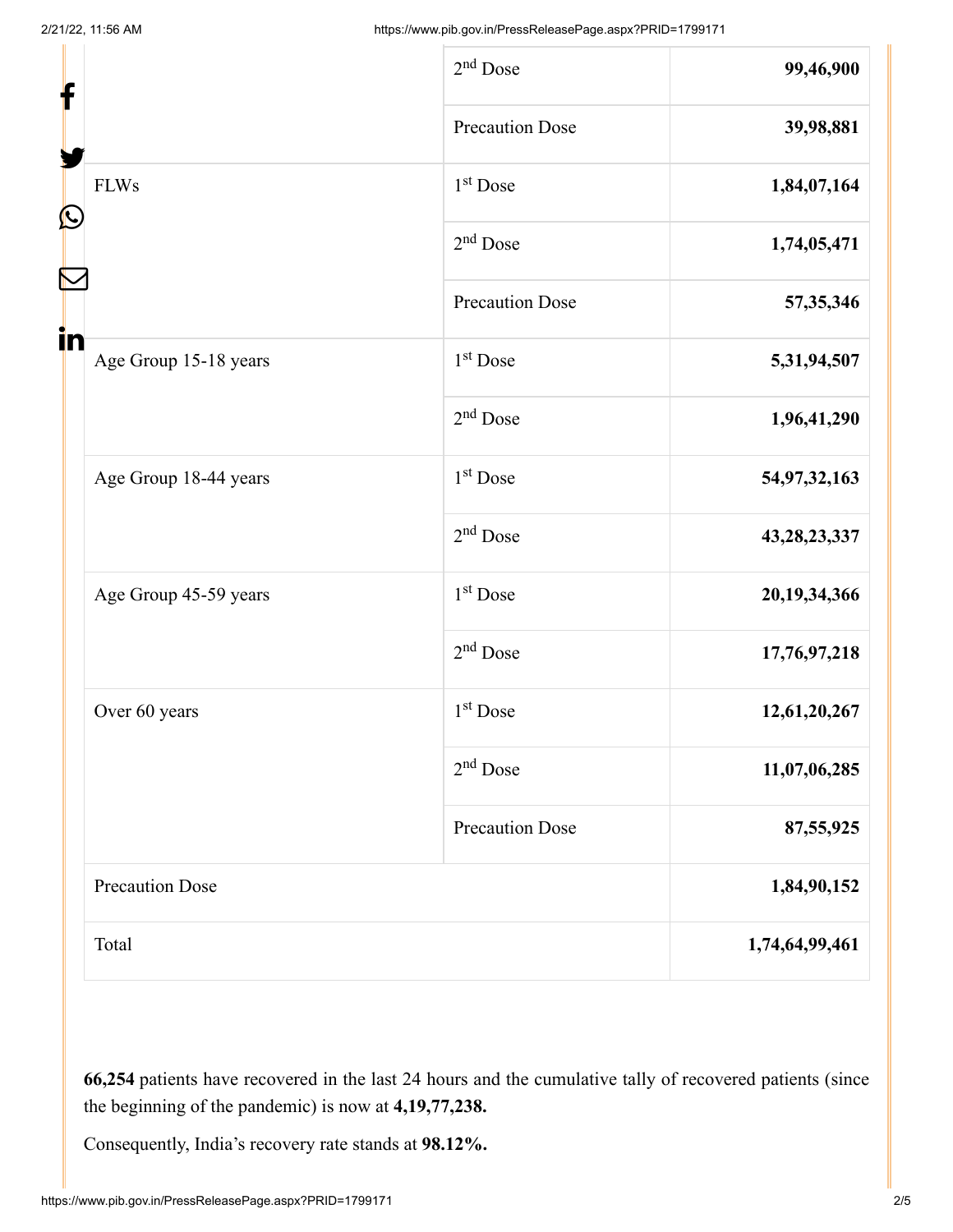2/21/22, 11:56 AM https://www.pib.gov.in/PressReleasePage.aspx?PRID=1799171



#### **25,920 new cases** were reported in the last 24 hours.



India's Active Caseload is presently at **2,92,092.** Active cases constitute **0.68%** of the country's total Positive Cases**.**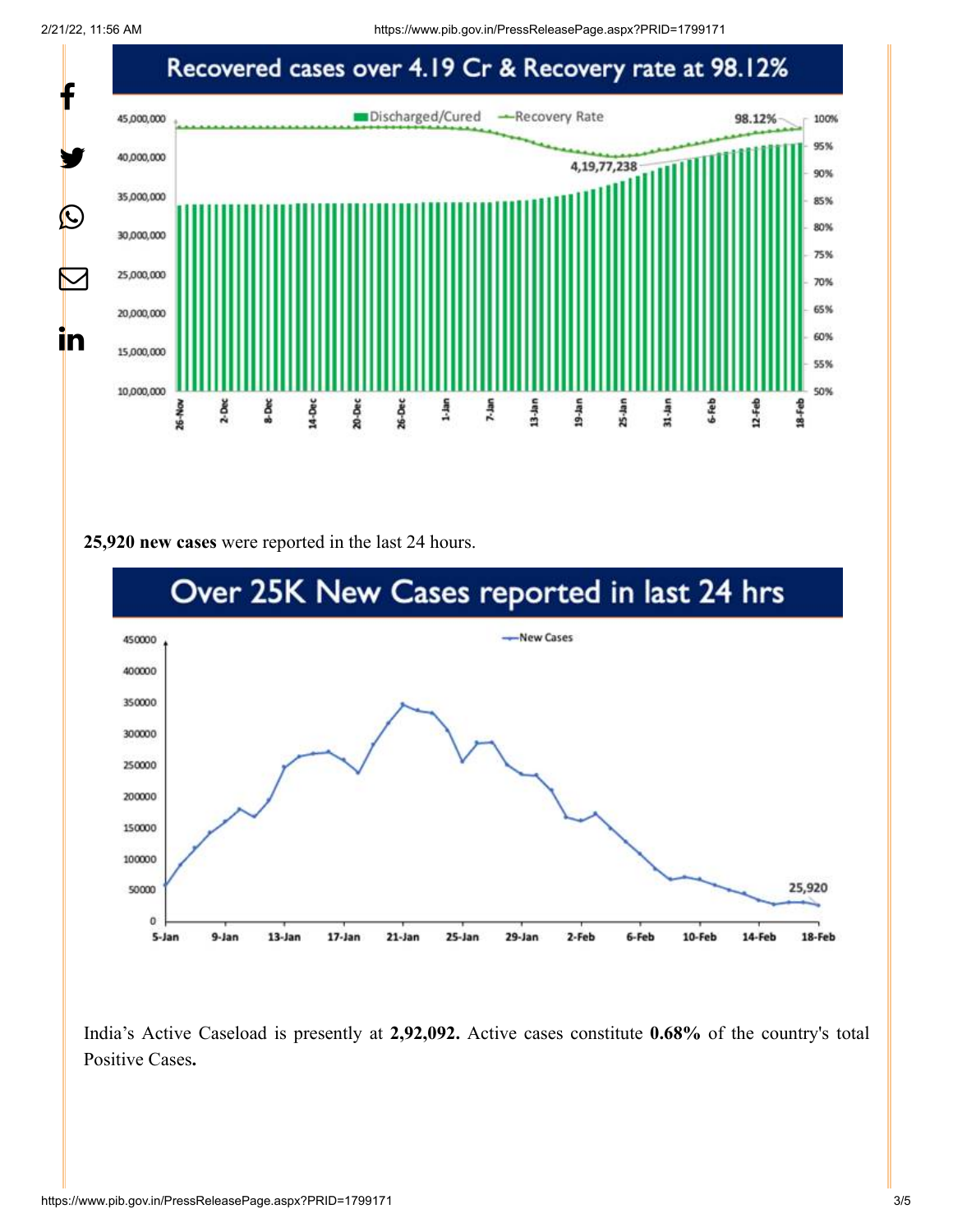



The testing capacity across the country continues to be expanded. The last 24 hours saw a total of **12,54,893** tests being conducted. India has so far conducted over **75.68 Cr (75,68,51,787**) cumulative tests.

While testing capacity has been enhanced across the country, **Weekly Positivity Rate** in the country currently **stands at 2.76%** and the **Daily Positivity rate is reported to be 2.07%.**



**MV/AL**